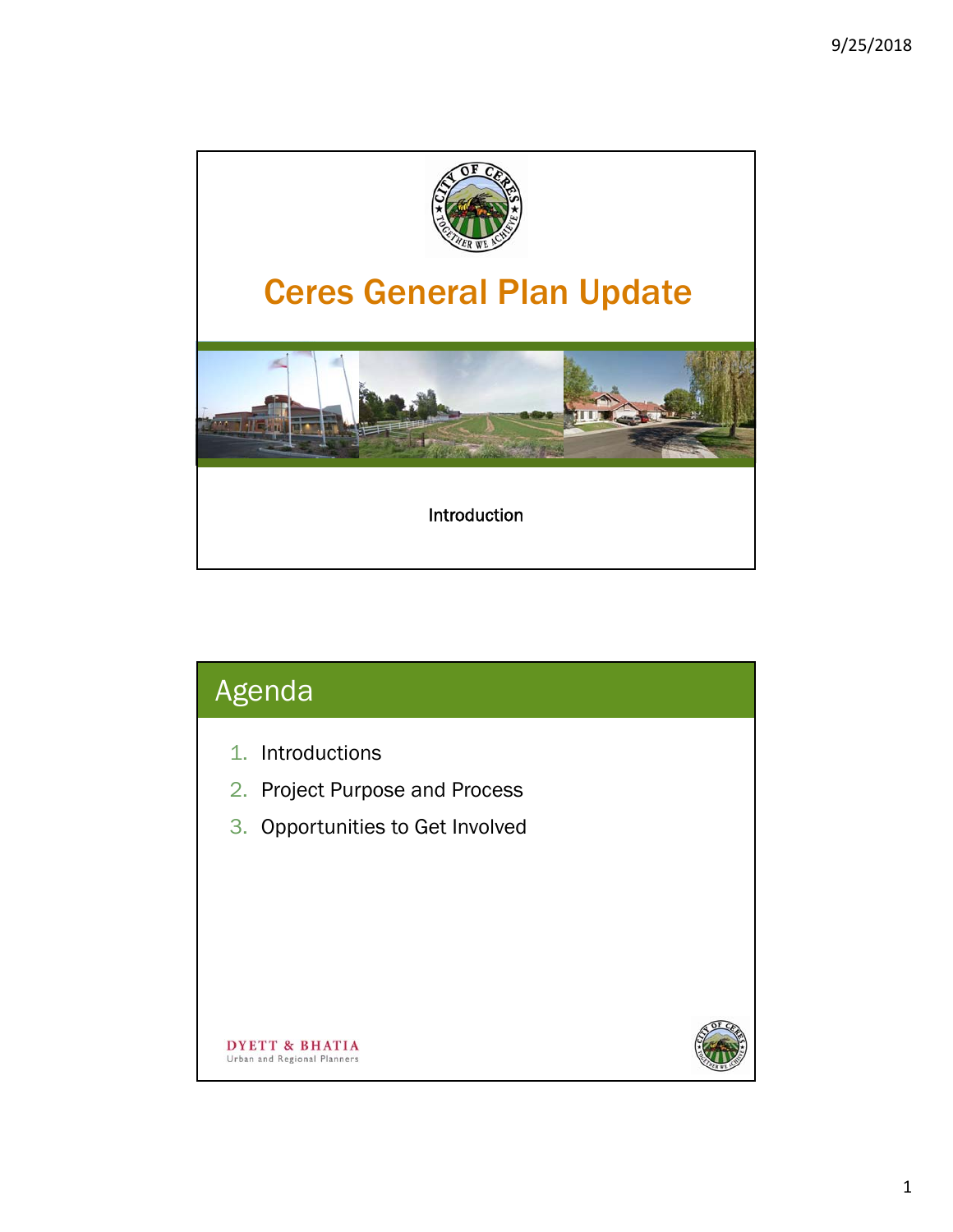### What is a General Plan? **Constitution for local** CITY OF CERES GENERAL PLAN development" ■ Long range (20+ years) **Expresses a vision for the** community's future POLICY DOCUMENT **Outlines goals, objectives,** and policies to achieve the vision **ADOPTED FEBRUARY 24, 1997 DYETT & BHATIA** Urban and Regional Planners

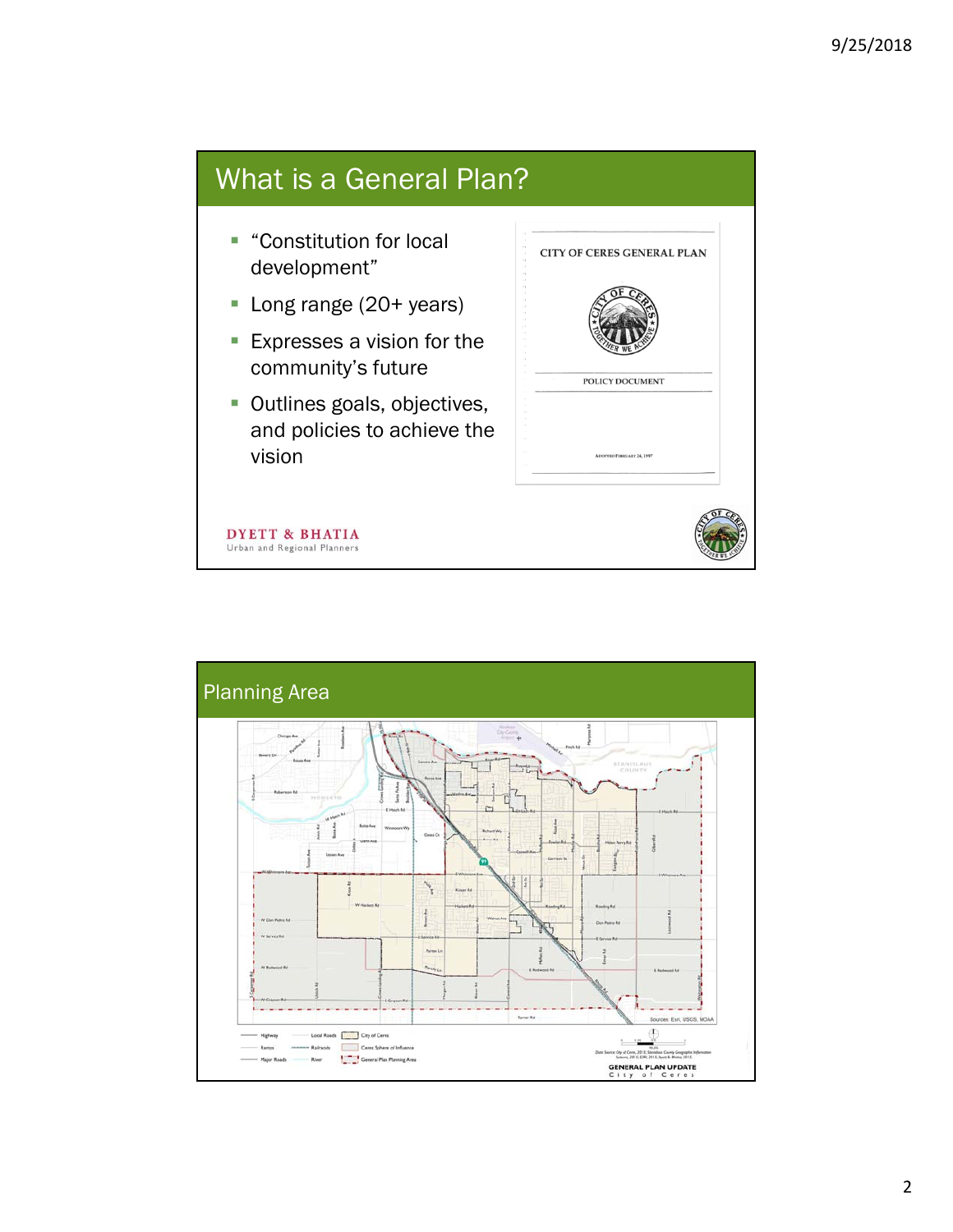### Project Outcomes

- General Plan
	- Goals, policies, and implementation actions
	- Required and optional elements
- **Program-level Environmental Impact Report (EIR)** 
	- Fully assess and make public the environmental impacts of the General Plan as required by state law
	- "Self-mitigate" impacts through iterative revision of the General Plan

**DYETT & BHATIA** Urban and Regional Planners



## Elements of a General Plan

| <b>State-Required</b> | 1997 Ceres General Plan                    | <b>Proposed</b>                            |
|-----------------------|--------------------------------------------|--------------------------------------------|
| Land Use              | Land Use & Community Design                | Land Use & Community Design                |
| Circulation           | Transportation & Circulation               | Transportation & Circulation               |
| <b>Housing</b>        | <b>Housing</b>                             | <b>Housing</b>                             |
| Open Space            | Agricultural & Natural Resources           | Agricultural & Natural Resources           |
| Conservation          |                                            |                                            |
| <b>Noise</b>          | Health & Safety                            | <b>Health &amp; Safety</b>                 |
| Safety                |                                            |                                            |
|                       | <b>Public Facilities &amp; Services</b>    | <b>Public Facilities &amp; Services</b>    |
|                       | Recreational & Cultural Resources          | Recreational & Cultural Resources          |
|                       |                                            | Economic Development                       |
|                       | <b>Administration &amp; Implementation</b> | <b>Administration &amp; Implementation</b> |

**DYETT & BHATIA** Urban and Regional Planners

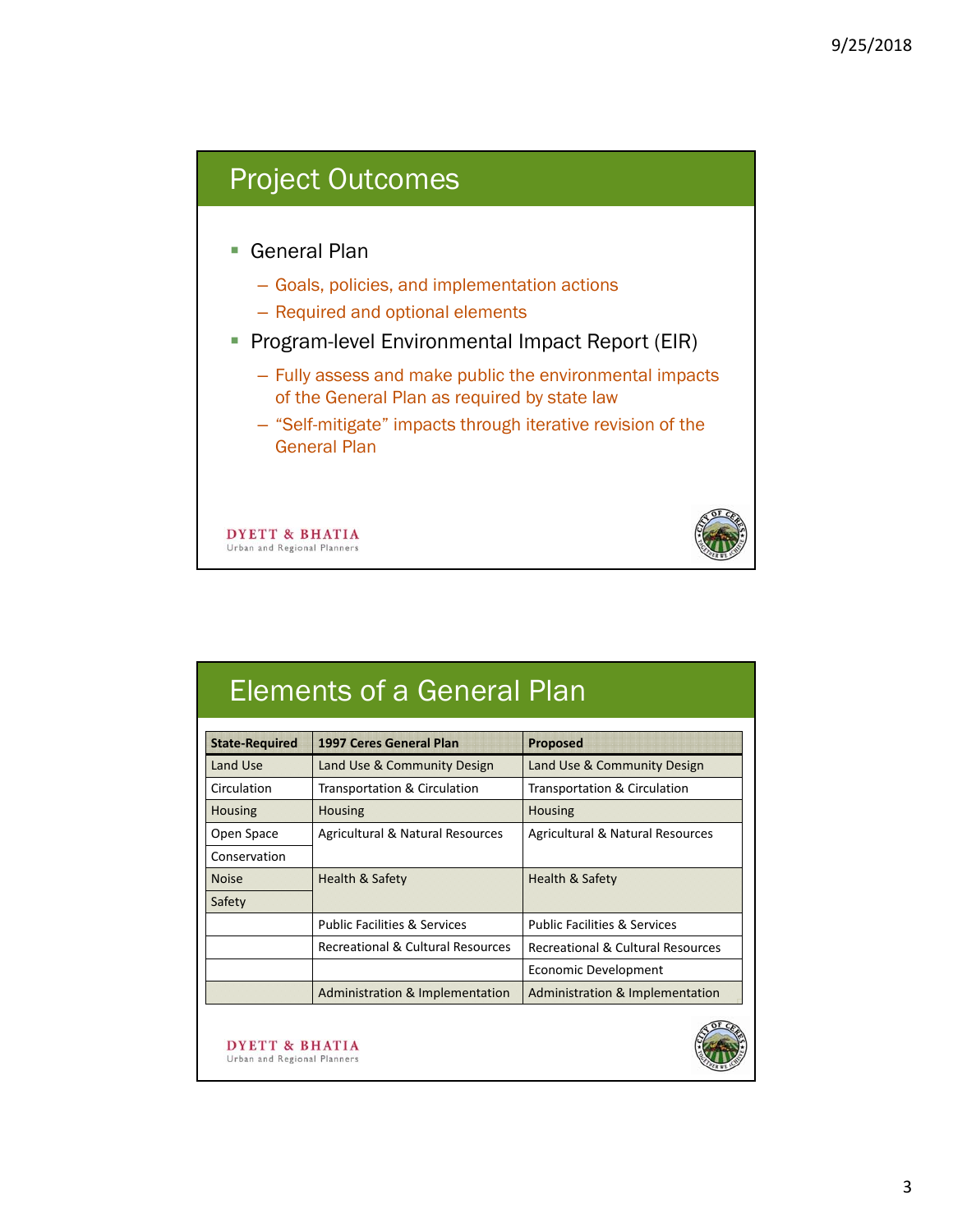

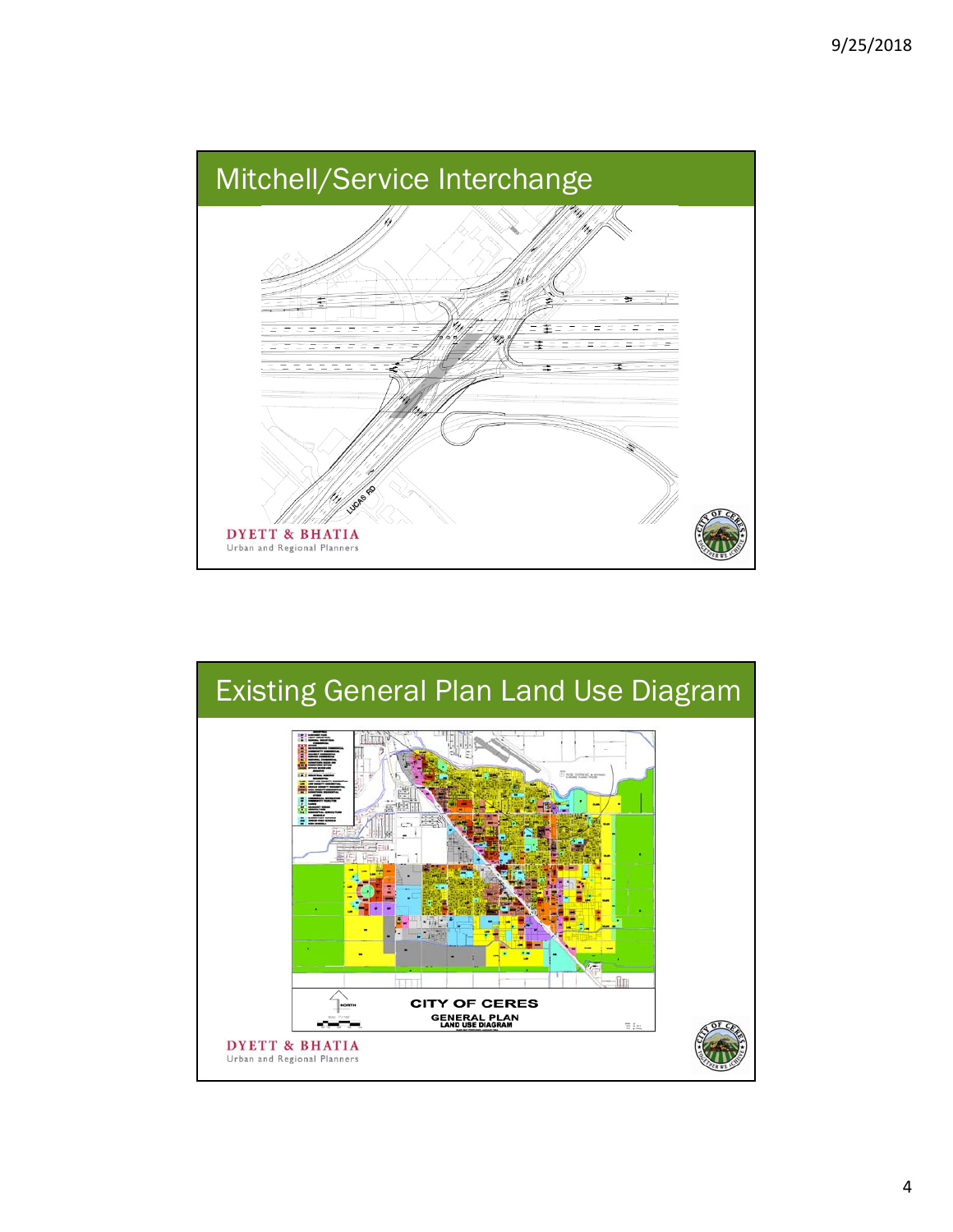

# Public Participation & Decision-making

#### Community Input

- Project Website
- **Stakeholder Meetings**
- **Community Workshops**
- Community-Wide Mail-In Survey
- **Newsletters**

#### Formal Input & Review

- City Council
- Planning Commission
- **State Agencies**

#### Approving Authority

■ City Council

**DYETT & BHATIA** Urban and Regional Planners

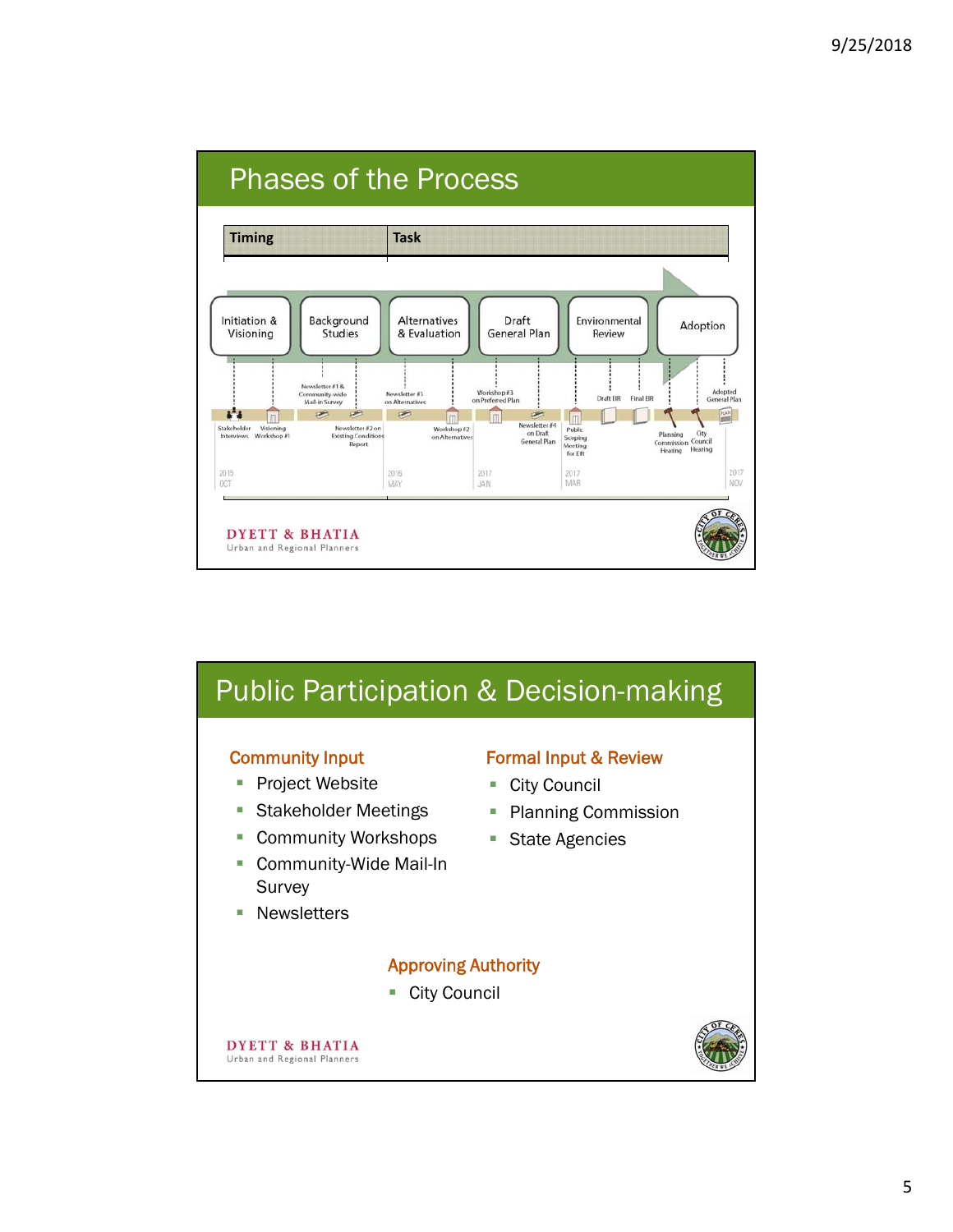